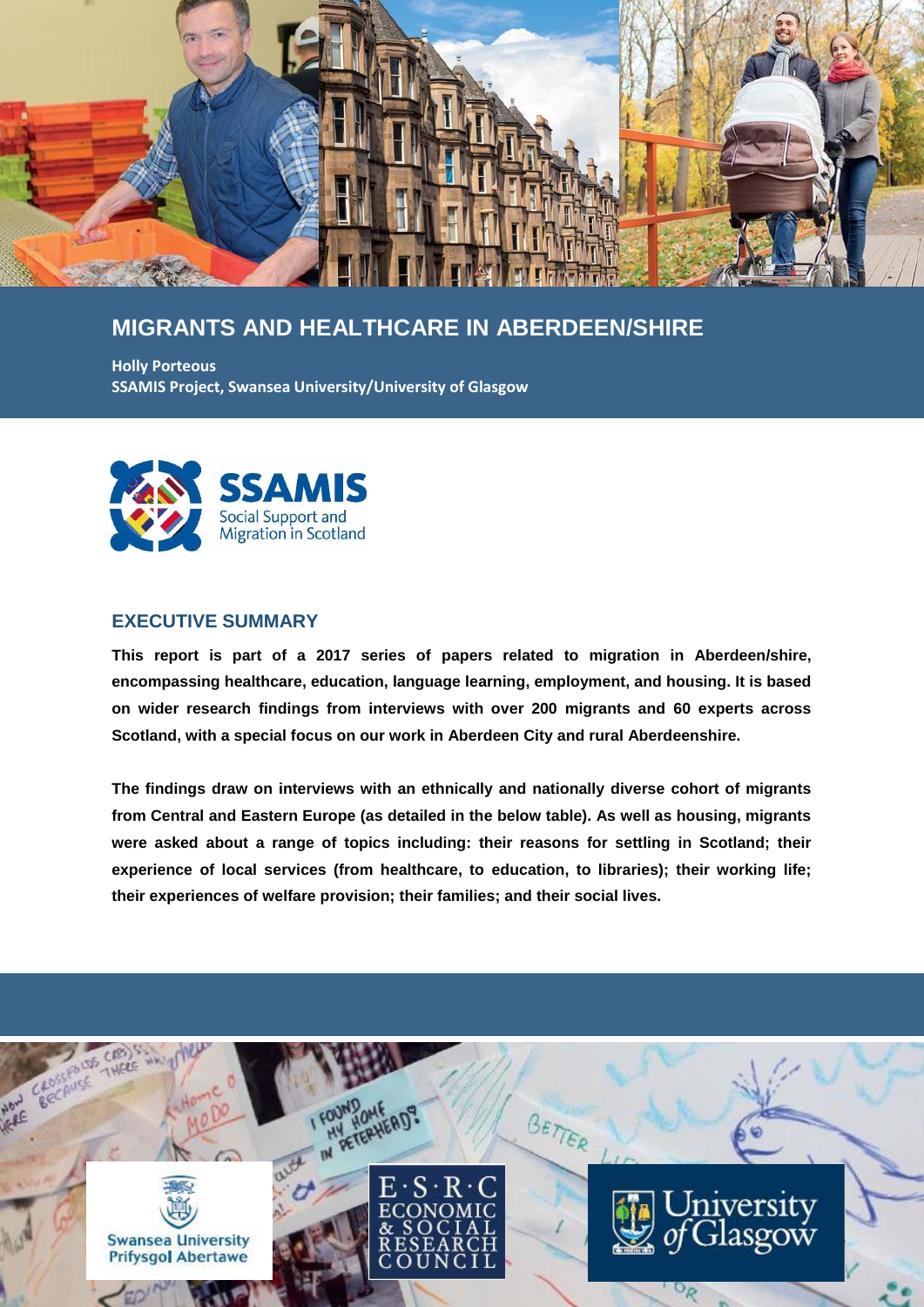# **OVERVIEW OF SSAMIS RESEARCH**

| Locations                | Aberdeen (n27); Glasgow (n37); Peterhead (n41), Fraserburgh (n9), other<br>rural locations in Aberdeenshire (n25); Arbroath (n39), Montrose (n12),<br>Brechin (n9), other rural locations in Angus (n8) |
|--------------------------|---------------------------------------------------------------------------------------------------------------------------------------------------------------------------------------------------------|
| <b>Employment</b>        | beauty and hairdressing; care industry; cleaning services; hospitality &                                                                                                                                |
| sectors                  | catering; construction; farm work; food processing; interpreting/translation;                                                                                                                           |
|                          | IT; office work; oil industry; retail; third sector                                                                                                                                                     |
| <b>Employment</b>        | Agency workers; employees; professionals; self-employed; stay-at-home                                                                                                                                   |
| status                   | parents; students; unemployed                                                                                                                                                                           |
| Gender                   | Women (n129); men (n78)                                                                                                                                                                                 |
| Age group                | 18-24 (n13); 25-34 (n66); 35-49 (n91); 50+ (n36); unknown (n1)                                                                                                                                          |
| <b>Country of origin</b> | Azerbaijan (n2); Bulgaria (n8); Czech Republic (n6); Estonia (n1); Hungary                                                                                                                              |
|                          | (n18); Kazakhstan (n1); Kyrgyzstan (n1); Latvia (n42); Lithuania (n28); Poland                                                                                                                          |
|                          | (n83); Romania (n5); Russia (n5); Slovakia (n4); Ukraine (n3)                                                                                                                                           |
|                          |                                                                                                                                                                                                         |

# **INTRODUCTION**

Many issues that migrants describe in relation to healthcare can be attributed to the **gap between expectations and reality**, based on differences between healthcare in their countries of origin (COI) in Central and Eastern Europe:

 Migrants often expressed their frustration that they could not always refer themselves to specialists (e.g. for gynaecology, back problems) – it is more usual in their COIs to be able to self-refer to a specialist medical service for a particular problem.

### **You talked about medicine and doctors in Russia, have you used the NHS here?**

YULIA: We go to the hospital here.

YEVGENII: Last summer I had ruptured blood vessels [in my nose – nosebleeds]. In Latvia they would have sorted me out in two days. Here I waited for one and half months. That is free medicine for you. They take money off you in taxes and you wait. And maybe snuff it in the process. That's how it is! We don't have it that way in Latvia.

### **Yulia, 52, & Yevgenii, 53; Russian/Latvian; Aberdeenshire**

 In part due to this, we spoke with many migrants who would wait until they were going on a trip to their COI to use medical services there for long-term health issues ranging from thyroid conditions to a child's chest problems. This is also often the case for dental services, which are usually cheaper in a migrant's COI. However, there were several instances where people had travelled even for acute care as they didn't feel their needs had been addressed by the Scottish system (e.g. – one Latvian woman with head trauma causing serious, ongoing problems; another Lithuanian woman who nearly developed sepsis related to a tumour).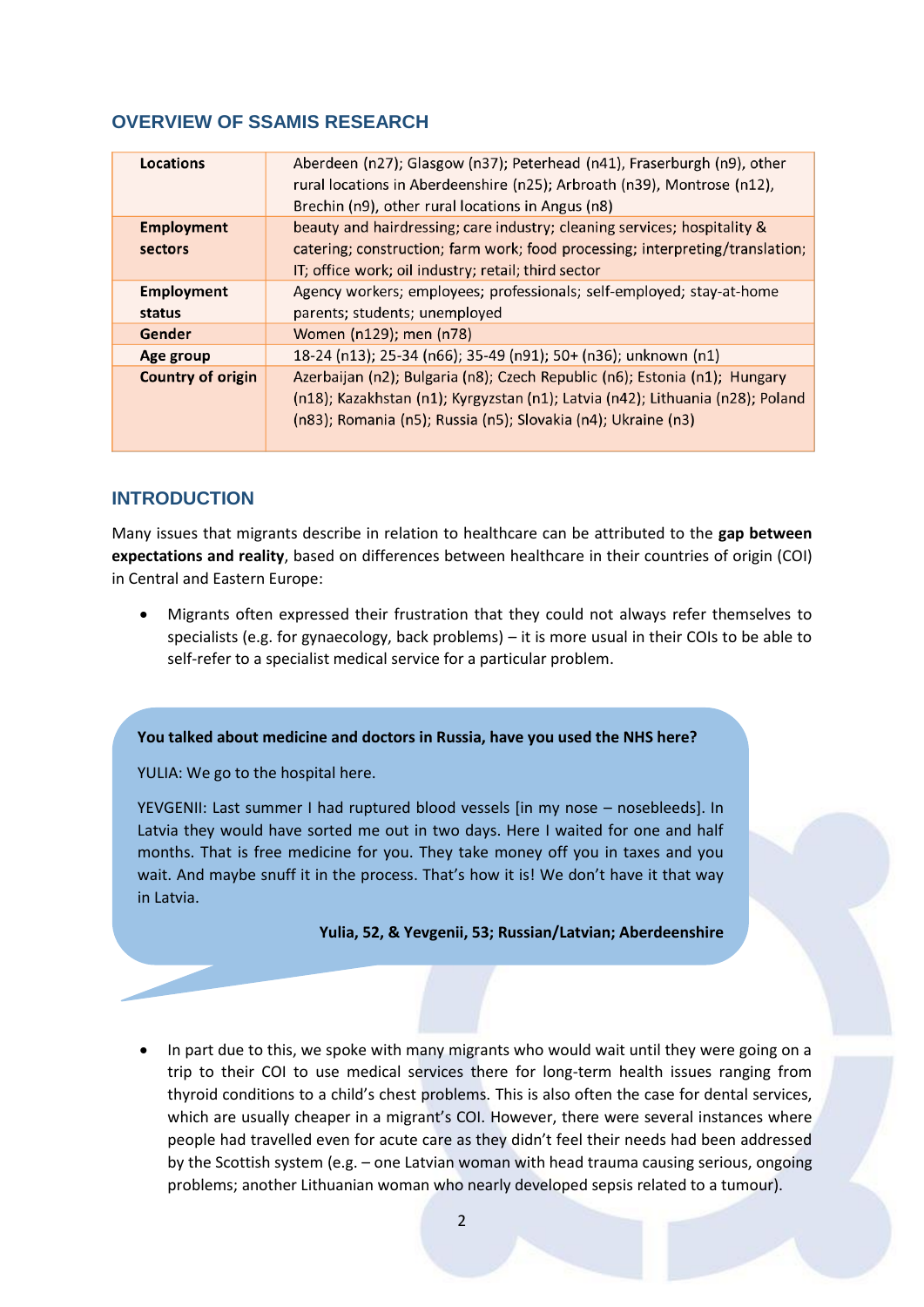- There were many complaints from migrants about 'paracetamol culture' being prescribed paracetamol for various minor health problems rather than something stronger (e.g. antibiotics) or further tests. This may be due to the increasing pressure in the UK *not* to prescribe antibiotics, or a cultural difference in the importance of taking medicines rather than taking a 'wait and see' approach with particular minor ailments like colds or coughs.
- However, there may also be a language dimension to this some migrants without good English rely on family members to interpret or interpreting services may not always be available, meaning that GPs may find it difficult to understand the exact health problem they are describing.
- Similarly, some migrants spoke about what they perceived as an overemphasis on telling people to stop smoking and drinking alcohol as panacea for many health issues. The perception was that the GP thought their health problem stemmed from these behaviours, and did not look properly into other issues. This can also be seen as a cultural difference: Scottish GPs routinely ask questions about these behaviours in order to promote healthy living, whereas this may not have been the case in the migrants' COI.
- On the other hand, some migrants voiced the opinion that Scotland is too 'soft' on individuals with substance abuse/alcohol addiction problems in comparison to their COI $$ they generally perceived punitive measures as more appropriate than education or rehabilitation.
- This may have an effect in terms of community education around illegal substances. For example, I was told that in Peterhead around 10% of the people using the needle exchange are CEE origin, but this same community makes up around 30% of those with blood-borne conditions (Hep C, HIV, etc).
- Particular services are not available without charge on the NHS and thus may be less widely available compared to in COI (e.g. massage therapy is a significant one for the Hungarians we interviewed). Whereas individuals may have to pay for these services back home, they would still be more easily accessible.
- There is a perception that more stress could be put on preventative care measures in the UK – for our participants this could include anything from nutrition to what we might refer to as complimentary therapies.

### **[Hungarian Interviewer] Yes, in general, health things here are rather different…**

Don't even get me talk about it. I am ordering everything from Hungary. From one particular company, I tried them already, I trust their products, so I know what I am using. Here I wouldn't trust any of these products. And for me this is serious, I used to have very serious liver and kidney problems, some kind of allergy, and these health products saved me then, so I would never gave it up. So every half a year I order a large parcel… you can imagine, it's not £2, it's very expensive, but it's worth it. So I always have some stuff from home. And I'd rather pay for the expensive parcel, than to put all these who knows what stuff into my body. So maybe, let's say my first 3 months of vitamins cost over £150, but it lasted for 3 months, maybe even four. So then divided over a month, it's not so bad then. And the health care system here - it's a catastrophe.

#### **Eszter, 35, Hungarian, Aberdeen City**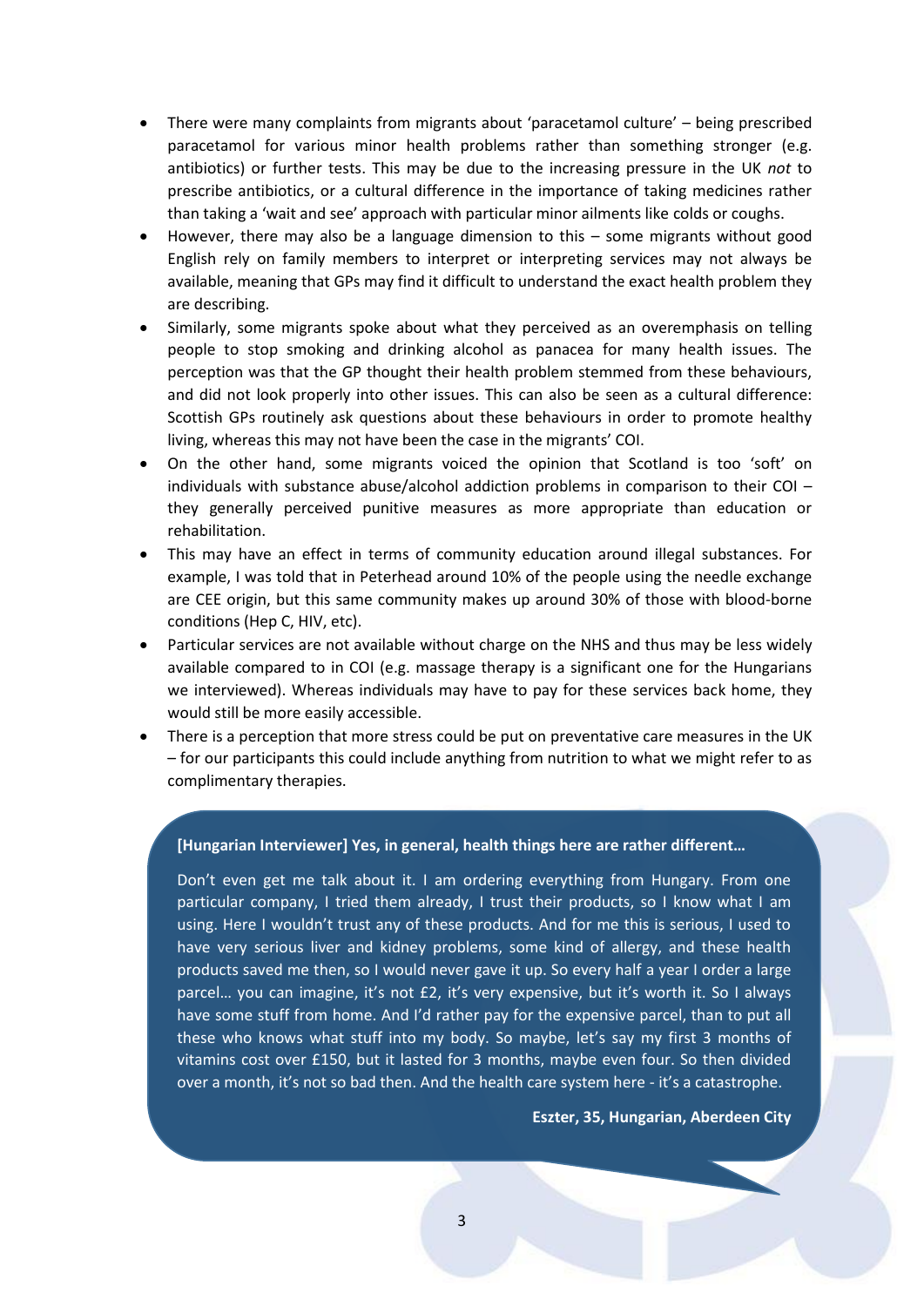So, when I go to Poland I'm not entitled to medical [care]. Yeah, we go to the private [doctors].

#### **Do you go back for healthcare?**

Yes, every time I'm in Poland I go to doctors with my son because I think there are differences in the approach to different medical issues here and there; and I find Polish doctors and doctors in Eastern European countries… sometimes I have the impression that they are better qualified.

#### **So, you don't trust [the doctors here] somehow…**

I do trust [them], we are quite happy with the surgeon here who helped us a lot and he's very competent in he's very good. But for example, in terms of my thyroid disease […] [*Explains how she felt she needed more blood tests after her pregnancy*.]

**Hanna, 37, Polish, Aberdeen City**

[When my son was ill for several months] we spent the Christmas before last in hospital. They just said it's a simple virus… my child was ill on antibiotics for five months. Do you know how antibiotics destroy the body? So that's why I grabbed my child and went to the seaside in my country. It's a bit different, we have the Baltic Sea. It's more healthy. […] So the doctor [in Lithuania] said he has really bad bacteria inside, they were surprised that he hadn't been treated here – it could have been avoided. So that's why here I don't go to the GP very often – I'm sorry, I don't trust them. […] Our doctors are not the best in the world  $-$  we have quite a high level of death  $-$  but we have a little bit of a different system, how we treat people – blood tests, urine tests, they must be taken every time when you have a health condition. Here it's very difficult to get.

**Katya, 32, Lithuanian, Aberdeenshire**

 Migrants could find it difficult to comprehend where they were in the system, especially if their English was not sufficient. Waiting lists, processes, etc can be difficult to comprehend because they are complex, and language difficulties impede this.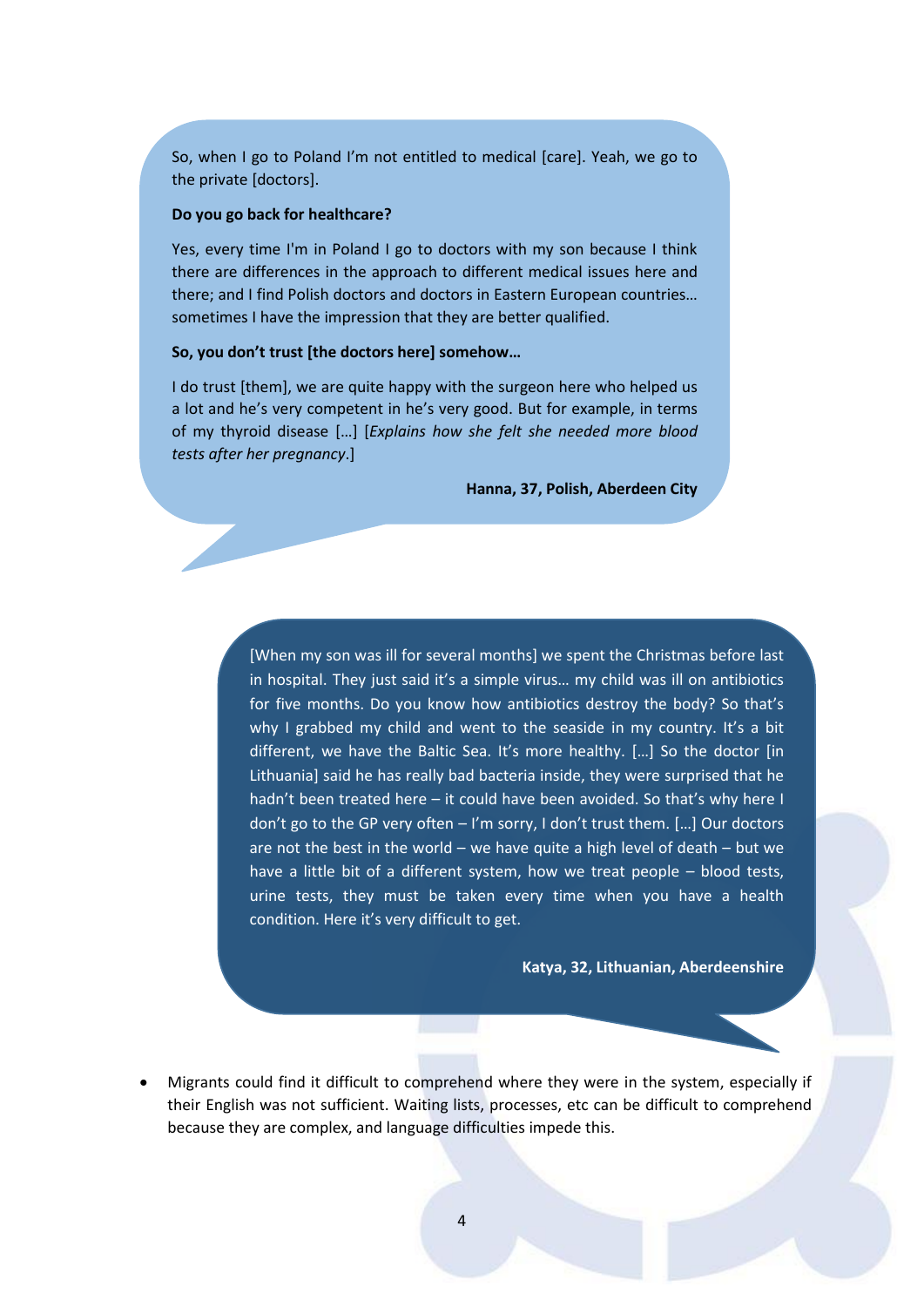[My elderly friend in Aberdeen had] been waiting for her hip replacement operation for almost two years. It was a very, very long time, and basically she was almost dying mentally and physically. She couldn't move, she couldn't do anything. I think that – and I don't want to boast – but [it was] thanks to me because I phoned the GP, I phoned the orthopaedic department, the hospitals, etc. This helped to get her into this queue, and eventually the operation was done.

LENA: We work [as interpreters] for different agencies, different services, so we know…. for example, I'm not a legal worker, but I know how a lot of things are working here. What you need to do to make things start working, basically: so we are able to explain to the people who don't speak English. Not just translate what needs to be translated, but actually to *explain* how it works. People are like – argh, my hip replacement needs to be done, I'm dying, why is nobody bothered? But there are other steps you need to do to actually get [things done].

**Alisa, 45, & Lena, in her 40s, Aberdeenshire**

More **general observations** from our interviews with migrants and experts:

 Migrants generally had very positive experiences of interpreting and of maternity care in the Aberdeen/shire context.

> **So for these things, you can ask for a translator. When you call them and you tell them that you need a translator, do they arrange that?**

> Yes, I think you can arrange this anywhere. This interpreter can be just requested. Nowadays, I try to not ask for them, because that's the only way to learn English. But for the NHS, you can ask for them.

> > **Viki, 28, Hungarian, Aberdeen City**

- There is also a real appreciation for certain aspects of Scottish healthcare, e.g. free prescriptions, medical devices such as hearing aids, etc. We found this was especially so when they have elderly, ill relatives experiencing difficulties in their home country. Some migrants even compared the Scottish health and welfare system positively to the communist systems many grew up under, and spoke about feeling as if the state really cared about them.
- Informal translation taking a friend/family member who speaks better English to the GP is a fairly common practice, as is taking a trusted community interpreter (who generally charge a small fee).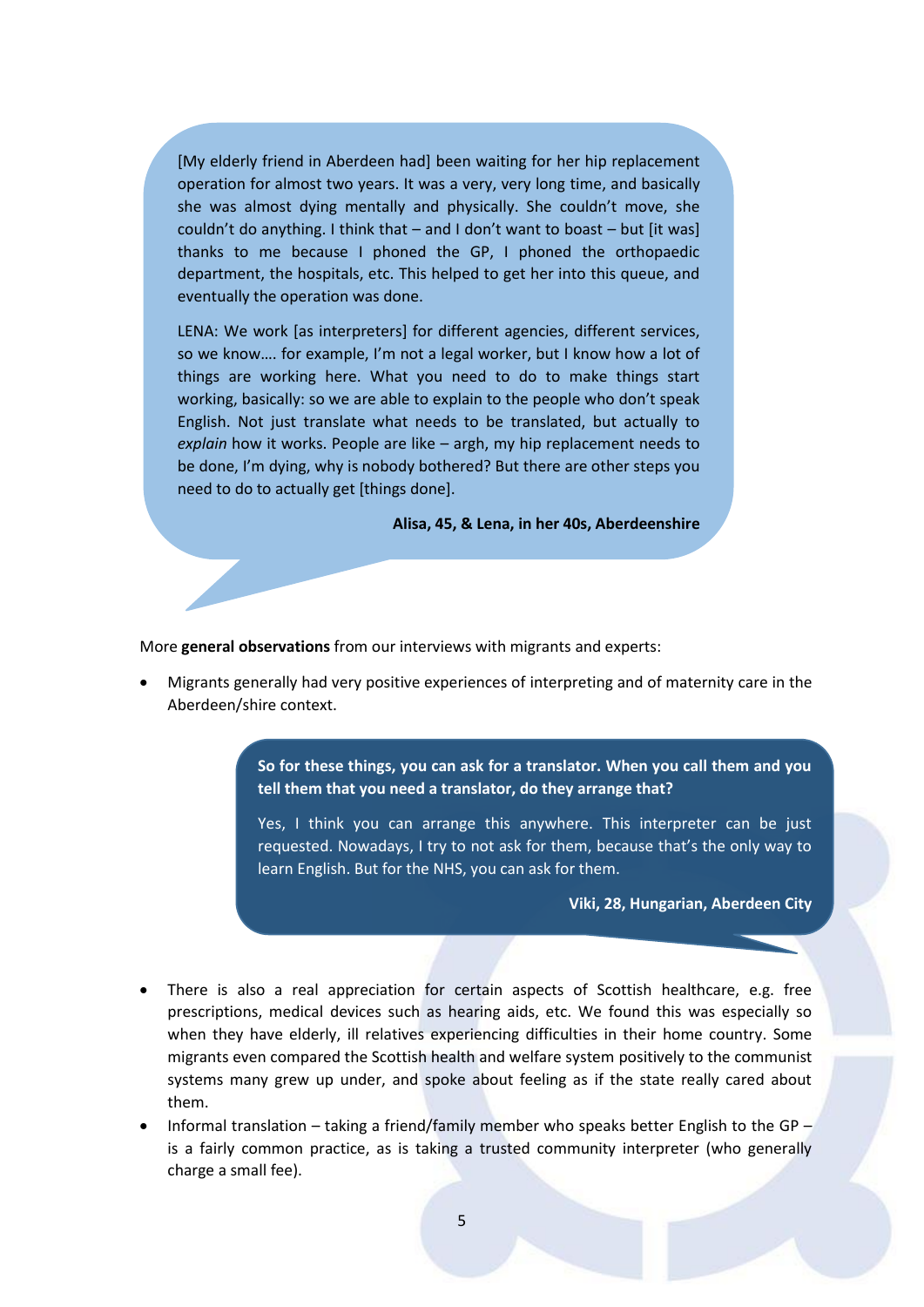Some people with little English felt very vulnerable in the health care system, despite having been treated well. Could be embarrassing not to understand what it happening with your own body/medical care (e.g. maternity) or not feel in control of your children's health decisions, as in the below example.

**ESOL tutor**: To begin with, you weren't very confident about speaking to the school staff, were you? You remember, when you wrote the letter about injections, the population's flu jabs. [Ada] did not want her daughters to have them, because one daughter sometimes has convulsions. And you were worried about it, but you wrote the letter and then rushed down to school with it, and they did stop the girls, didn't they? It was actually going to happen even though you said no on the form, so that's… we wrote the letter and [Ada] took it down. And you had an interview with the headteacher, didn't you? You called in to speak to the head-teacher. And you did fine, very well.

**Ada**: Yes, because before I was scared. I didn't want to try speak with anybody.

**Ada, 36, Polish, Aberdeenshire**

- However, in more acute situations/in hospital migrants generally received a very good level of interpreting for their needs.
- Some migrants never get around to registering with healthcare providers if the need doesn't actually arise – even after several years of living in Scotland.
- We encountered some migrants who had moved to Scotland as a result of having been recruited by the NHS as nurses or health professionals, though unfortunately we were unable to interview these individuals.
- From some of our expert interviews, there was a perception there is a lower than average need amongst migrants for healthcare in general, apart from for specific issues such as alcohol or abortion. This may be to do with the age profile of migrants, but could also reflect the fact above that some migrants do not register with local healthcare providers, only using them in more acute circumstances, and seeking ongoing care in their COI.
- Mental health loneliness was a significant issue for migrants and could have an impact on their wellbeing, as could being unable to establish local support networks due to working long hours or issues with English language.

Finally, although most of the above points are general findings applicable to the urban and rural locations our research covered, there were some **specific problems encountered by migrants local to Aberdeenshire**:

 These were often associated with working in the fishing and food production industries – for example, migrants had ongoing skin problems with their hands from working in cold, wet